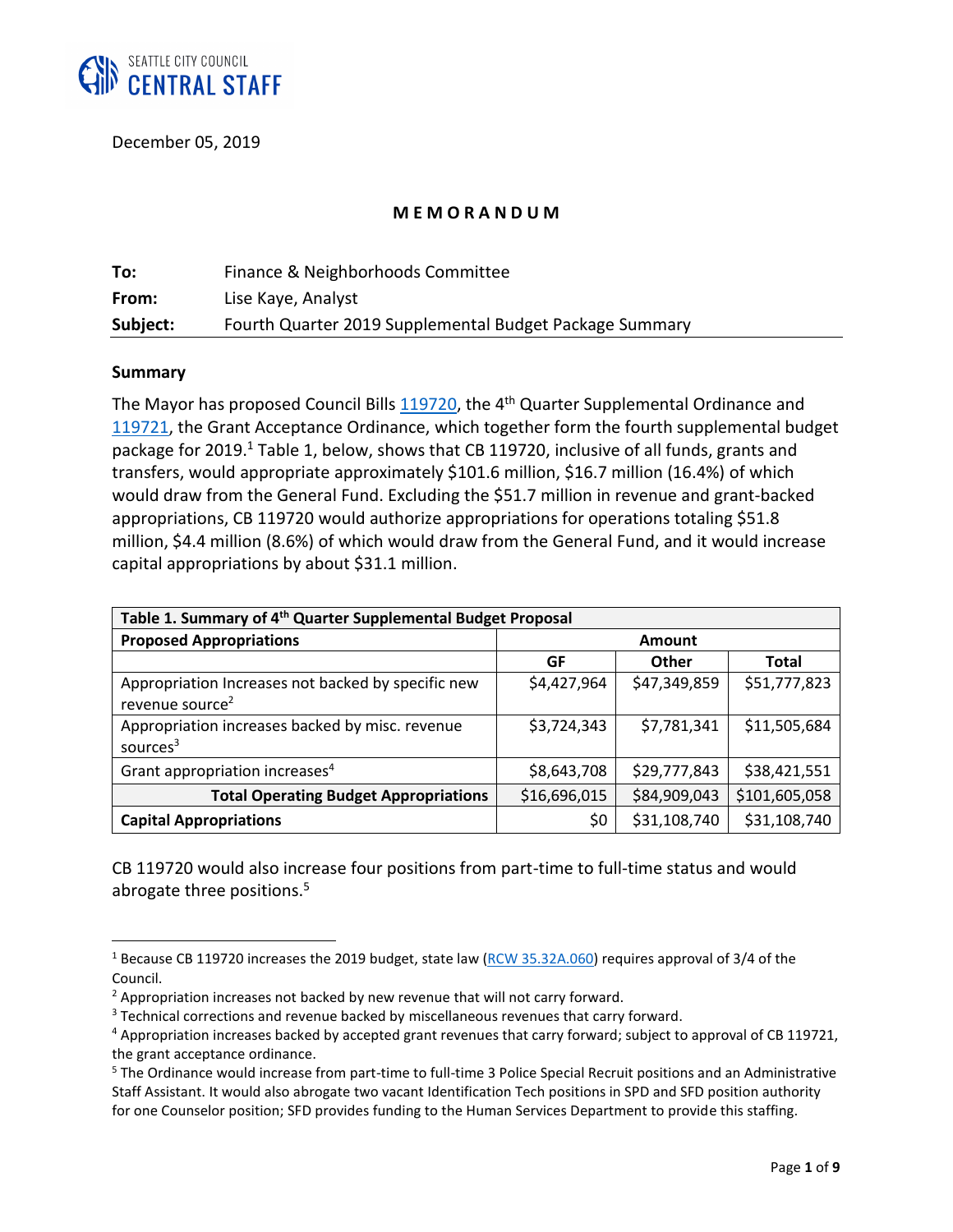CB 119720 is contingent upon Council approval of acceptance of the grants in CB 119721, so this memo first summarizes CB 119721 and then CB 119720.

# **CB 119721 – Grant Acceptance Ordinance**

The fourth quarter 2019 grant acceptance ordinance would authorize City departments to accept 33 grants totaling approximately \$28.3 million from external sources to support a range of purposes, as well as a \$90,000 donation from the Seattle Parks Foundation to Seattle Parks and Recreation and a \$10 million loan for Seattle Public Utilities' Pearl Street Combined Sewer project. Table 2 lists grants over \$100,000 in the proposed ordinance.<sup>6</sup>

| Table 2. Grants/Loans over \$100,000 |                                                                                                                                                                                                                                                                                                                                                                                                                                                                                                                                                                            |               |
|--------------------------------------|----------------------------------------------------------------------------------------------------------------------------------------------------------------------------------------------------------------------------------------------------------------------------------------------------------------------------------------------------------------------------------------------------------------------------------------------------------------------------------------------------------------------------------------------------------------------------|---------------|
| Item $7$                             | Grant/Loan                                                                                                                                                                                                                                                                                                                                                                                                                                                                                                                                                                 | <b>Amount</b> |
| 1.1                                  | Traffic safety resource prosecutor funding from the U.S. Department of<br>Transportation National Highway Traffic Safety Administration to the Law<br>Department.                                                                                                                                                                                                                                                                                                                                                                                                          | \$167,125     |
| 1.2                                  | Naturalization Funding Increase from the Washington Department of Social<br>and Health Services for the Office of Immigrant and Refugee Affairs.                                                                                                                                                                                                                                                                                                                                                                                                                           | \$262,500     |
| 1.7                                  | Port Security grant from FEMA to the Seattle Fire Department (SFD) for Area<br>Maritime Security Plans.                                                                                                                                                                                                                                                                                                                                                                                                                                                                    | \$918,755     |
| 1.9                                  | Urban Area Security Initiative (UASI) grant from the Federal Emergency<br>Management Agency (FEMA) to the SFD for terrorism preparedness. The<br>Seattle Fire Department's portion of this grant will provide funds to enhance<br>the City's ability to increase and sustain structural collapse capability for<br>rescue response.                                                                                                                                                                                                                                        | \$709,829     |
| 1.16                                 | US Department of Justice (DOJ) grant to the Seattle Police Department (SPD)<br>to maintain the Northwest Regional Internet Crimes Against Children Task<br>Force to address technology-facilitated child exploitation.                                                                                                                                                                                                                                                                                                                                                     | \$606,044     |
| 1.18                                 | US DOJ Justice Assistance Grant (JAG) to the entire region, administered by<br>SPD for programs aimed at preventing and reducing crime, providing victim<br>services, purchasing law enforcement and investigative equipment,<br>enhancing law enforcement training and officer safety, implementing<br>community-based programs, providing law enforcement overtime and<br>augmenting technology systems. SPD would receive \$261,693 to fund three<br>existing civilian Crime Prevention Coordinator positions. (term of grant<br>October 1, 2017 to September 30, 2021) | \$681,367     |
| 1.19                                 | US DOJ Justice Assistance Grant (JAG) to entire region (see above<br>description). SPD receives and uses \$257,280 to fund three existing civilian<br>Crime Prevention Coordinator positions. (term of grant October 1, 2018 to<br>September 30, 2022)                                                                                                                                                                                                                                                                                                                     | \$672,410     |

 $\overline{\phantom{a}}$ <sup>6</sup> A complete list of all grants is included i[n Summary Attachment A](http://seattle.legistar.com/View.ashx?M=F&ID=7929583&GUID=E2E552D2-04D6-478E-A90B-FA613262ACD7) to CB 119721 Summary and Fiscal Note.

<sup>7</sup> Ibid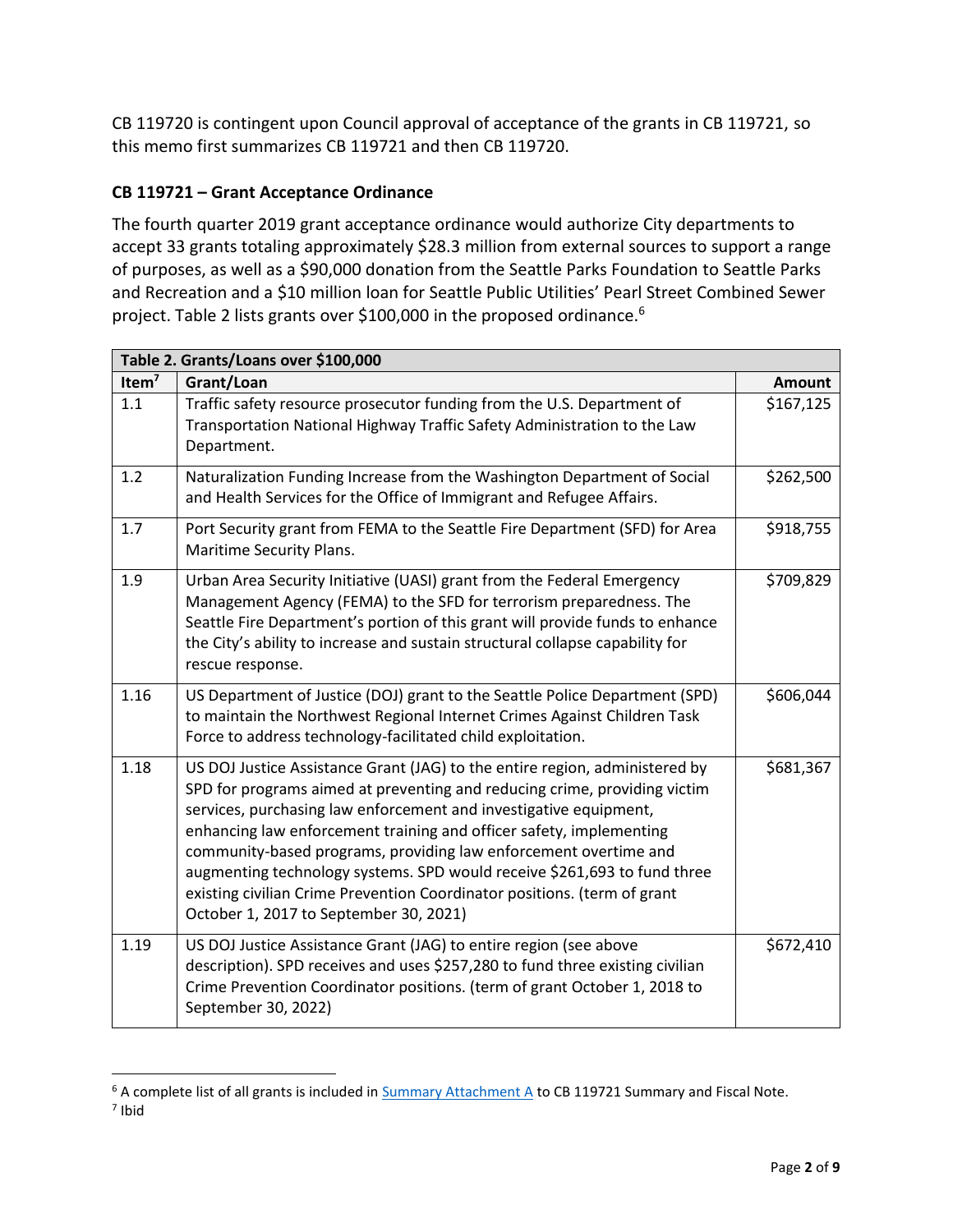| Table 2. Grants/Loans over \$100,000 |                                                                                                                                                                                                                                                                                                                                                                                       |              |  |
|--------------------------------------|---------------------------------------------------------------------------------------------------------------------------------------------------------------------------------------------------------------------------------------------------------------------------------------------------------------------------------------------------------------------------------------|--------------|--|
| Item $7$                             | Grant/Loan                                                                                                                                                                                                                                                                                                                                                                            | Amount       |  |
| 1.20                                 | US Dept of Homeland Security Emergency Management Performance Grant<br>(EMPG) TO SPD that funds three positions in the Office of Emergency<br>Management.                                                                                                                                                                                                                             | \$407,038    |  |
| 1.21                                 | Urban Area Security Initiative (UASI) grant from FEMA to SPD for terrorism<br>preparedness. The grant will fund program management and sustainment;<br>vulnerable population planning; citizen preparedness and outreach; Fusion<br>Center intelligence analysts; a Regional Homeland Security Program<br>Manager; the purchase of bomb suits and night vision goggles; and training. | \$2,224,707  |  |
| 1.22                                 | US Dept of Homeland Security Program (SHSP) grant to SPD to fund<br>equipment and personnel costs associated with a contract analyst and a<br>shared Regional Law Enforcement Homeland Security Program Manager.                                                                                                                                                                      | \$327,000    |  |
| 1.25                                 | Lowman Beach Park Restoration grant from the Washington State Recreation<br>and Conservation Office to Seattle Parks and Recreation (SPR).                                                                                                                                                                                                                                            | \$500,000    |  |
| 1.26                                 | Lowman Beach Park Beach Restoration and shoreline restoration feasibility<br>study at Scheuerman Creek in Discovery Park funding from the King County<br>Flood Control District to SPR.                                                                                                                                                                                               | \$525,000    |  |
| 1.27                                 | Green Lake Small Crafts Center capacity expansion grant from the<br>Washington State Recreation and Conservation Office to SPR.                                                                                                                                                                                                                                                       | \$520,000    |  |
| 1.28                                 | Kubota Gardens renovations grant from Washington State Recreation and<br>Conservation Office to SPR.                                                                                                                                                                                                                                                                                  | \$500,000    |  |
| 1.29                                 | Lower Woodland Park Playfield synthetic turf replacement grant from the<br>Washington State Recreation and Conservation Office to SPR.                                                                                                                                                                                                                                                | \$350,000    |  |
| 1.30                                 | South Park Drainage Conveyance Grant from the King County Flood Control<br>District to Seattle Public Utilities (SPU), reimbursement retroactive to 2016.                                                                                                                                                                                                                             | \$13,100,000 |  |
| 1.31                                 | Puget Way Culvert Replacement Grant (2019-2024) from the King County<br>Flood Control District to SPU.                                                                                                                                                                                                                                                                                | \$1,800,000  |  |
| 1.32                                 | Broadview Stormwater Conveyance Improvement Grant from the King<br>County Flood Control District to SPU.                                                                                                                                                                                                                                                                              | \$2,359,843  |  |

# **CB 119720 – Supplemental Budget Ordinance**

CB 119720, the fourth quarter supplemental budget ordinance of 2019, would provide expenditure authority to use the grants in the grant acceptance ordinance described above (CB 119721) and for other budget revisions requested by various City departments. As shown on Table 1 on the first page of this memo, appropriations for operations, inclusive of all funds, grants and transfers, would total approximately \$101.6 million, \$16.7 million (16.4%) of which would draw from the General Fund. Net of \$51.7 million in revenue and grant-backed appropriations, operations appropriations would total \$51.8 million, \$4.4 million (8.6%) of which would draw from the General Fund. The proposed legislation would increase capital appropriations by about \$31.1 million.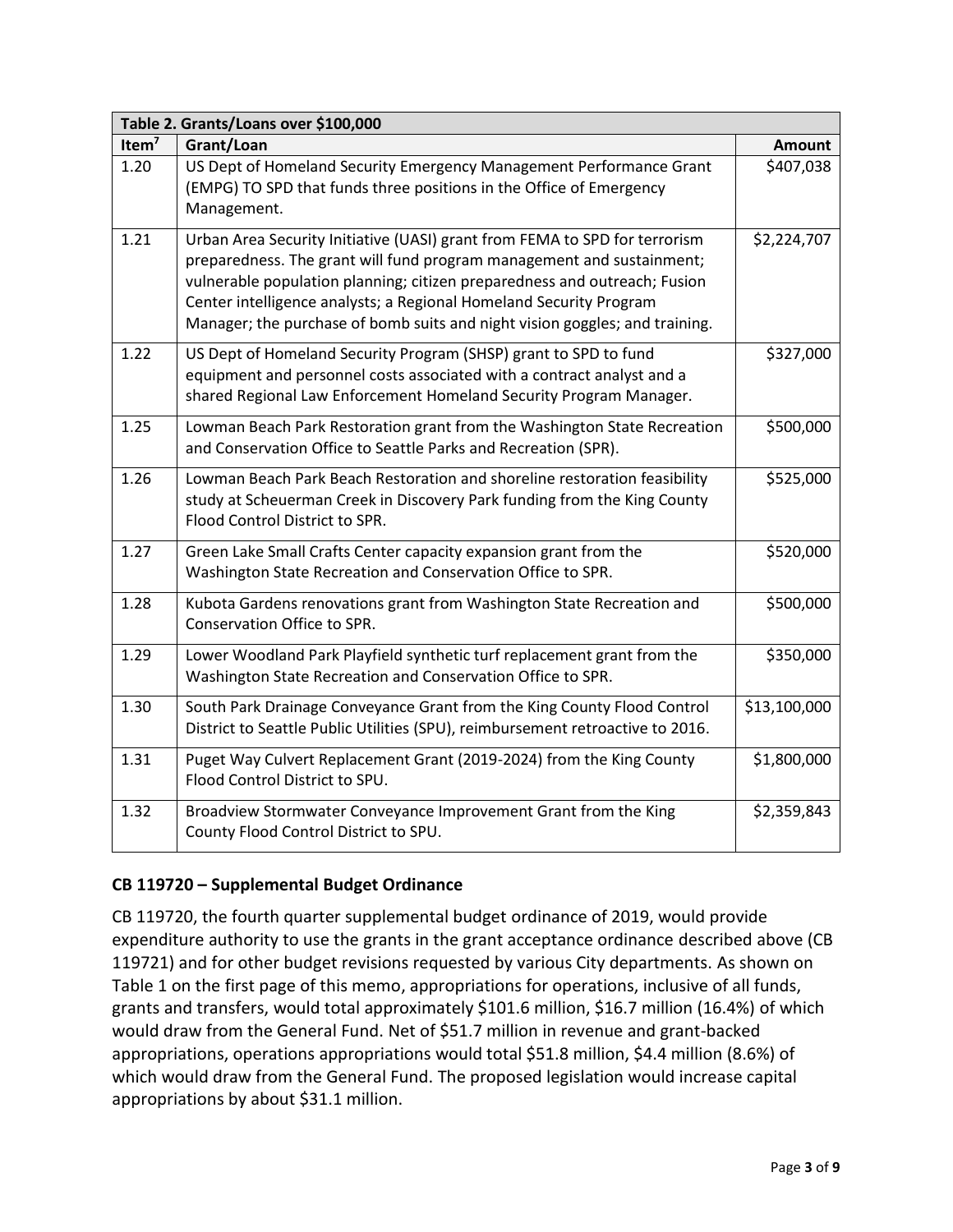Staff identified one policy issue with this proposed ordinance, with respect to using funds from the Families, Education, Preschool, and Promise (FEPP) Levy funds to develop a new Firefighter Training Associate of Arts pathway program at the Seattle Colleges (Item 2.2. in Table 3, below). Additional information and policy options are provided at the end of this memo.

### Appropriation Increases Not Backed by Specific New Revenue Sources

Table 3 below lists in two categories (human resources and personnel; and operations) the \$51.8 million of appropriation increases not backed by specific revenue. These items are funded through favorable expenditure variances in 2019, and in most cases represent the expenditure of monies that have been reserved for a specific use according to statutory requirements.

| Table 3. Appropriation Increases (not backed by specific new revenue sources) |                                                                                                                                                                                                                                           |               |  |
|-------------------------------------------------------------------------------|-------------------------------------------------------------------------------------------------------------------------------------------------------------------------------------------------------------------------------------------|---------------|--|
| Item <sup>8</sup>                                                             | <b>Appropriation Increase</b>                                                                                                                                                                                                             | <b>Amount</b> |  |
|                                                                               | <b>Human Resources and Personnel</b>                                                                                                                                                                                                      |               |  |
| 2.1                                                                           | Term limited Event Service Representative position to assist in increased<br>oversight of limited event space due to arena construction.                                                                                                  | \$112,000     |  |
| 2.5                                                                           | Disabilities Commission 2019 staffing needs. Ongoing funding included in<br>Council's adopted 2020 budget.                                                                                                                                | \$25,000      |  |
| 2.7                                                                           | Office of Economic Development director hiring expenses.                                                                                                                                                                                  | \$46,094      |  |
| 2.9                                                                           | Office of Planning and Community Development termination payout.                                                                                                                                                                          | \$14,500      |  |
| 2.10                                                                          | Workers' Compensation charges billed by SDHR.                                                                                                                                                                                             | \$70,000      |  |
| 2.11                                                                          | Unemployment insurance costs in excess of appropriation authority.                                                                                                                                                                        | \$200,000     |  |
| 2.13                                                                          | Department of Human Resources termination payouts (retirements, turnover,<br>terminations).                                                                                                                                               | \$550,370     |  |
| 2.15                                                                          | <b>Community Police Commission</b> personnel costs and increased professional<br>services for its mandated and elective work plan.                                                                                                        | \$40,000      |  |
| 2.2                                                                           | Development costs for New Firefighter Training Associate of Arts (AA)<br>pathway at the Seattle Colleges. In addition to \$55,000 GF, 15,000 of the cost<br>will come from Families, Education, Preschool, and Promise (FEPP) Levy funds. | \$55,000      |  |
| 2.3                                                                           | Seattle Storm relocation costs, per the amended facility use agreement<br>between the Storm and the City as approved by the Council.                                                                                                      | \$2,600,000   |  |
| <b>Operations</b>                                                             |                                                                                                                                                                                                                                           |               |  |
| 2.4                                                                           | Hearing Examiner consultant contract to prepare the case management system<br>to receive Seattle Fire Department citations appeals.                                                                                                       | \$15,000      |  |
| 2.6                                                                           | Indigenous People's Day celebration funding for 2019.                                                                                                                                                                                     | \$12,000      |  |
| 2.8                                                                           | Office of Housing appropriation authority to make short-term loans for site<br>acquisition or directly for site acquisition. No additional revenue is necessary.                                                                          | \$28,000,000  |  |

<sup>&</sup>lt;sup>8</sup> Condensed from **Summary [Attachment A](http://seattle.legistar.com/gateway.aspx?M=F&ID=8297925d-3bc1-48c2-80f0-af1bf0f3319c.docx)** to [CB 119430](http://seattle.legistar.com/LegislationDetail.aspx?ID=3774503&GUID=C28433F9-9F06-480C-A80A-82BA02370FA6&Options=ID|Text|&Search=119430) Summary and Fiscal Note.

 $\overline{\phantom{a}}$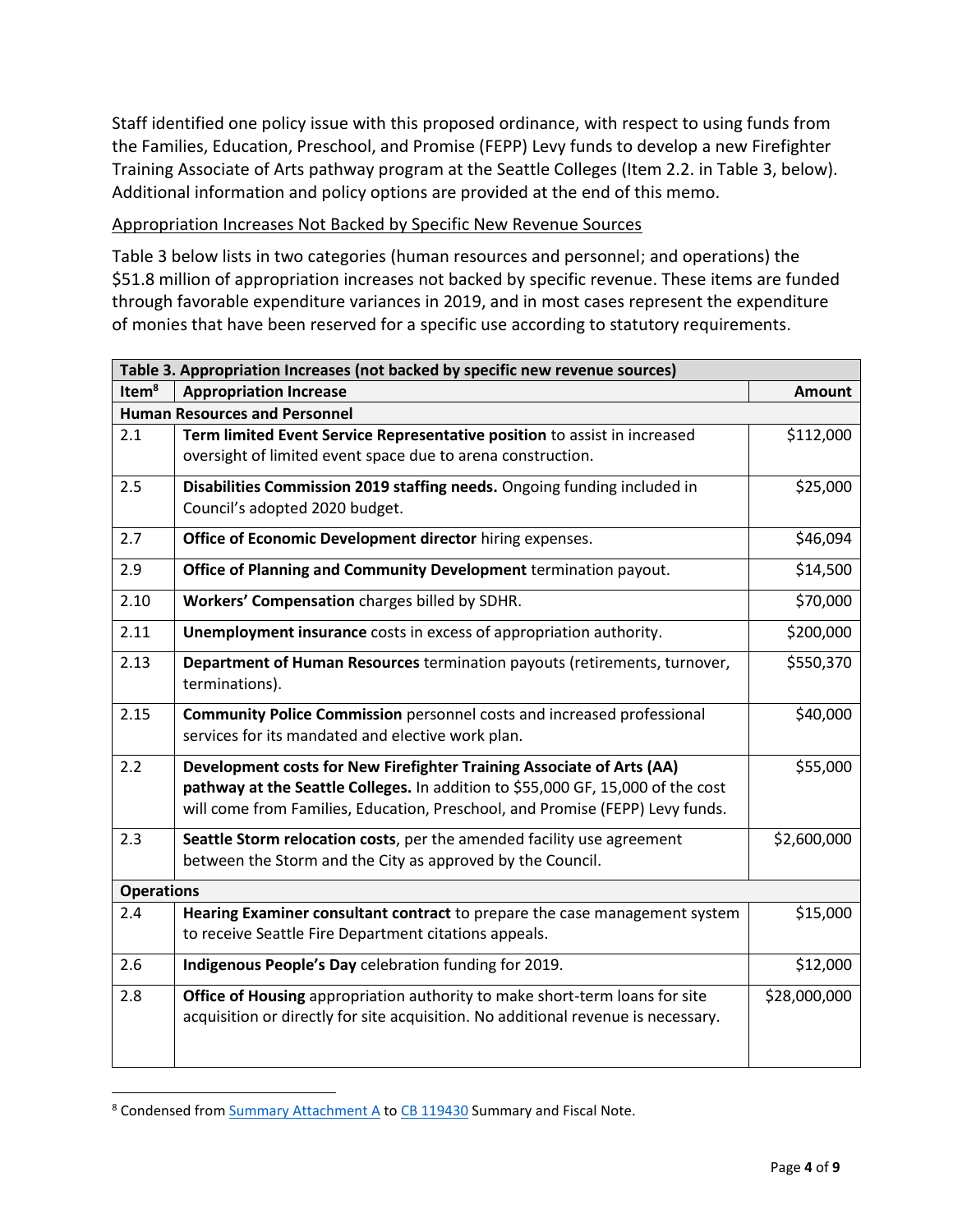| Table 3. Appropriation Increases (not backed by specific new revenue sources) |                                                                                                                                                                                                                                                           |              |
|-------------------------------------------------------------------------------|-----------------------------------------------------------------------------------------------------------------------------------------------------------------------------------------------------------------------------------------------------------|--------------|
| Item <sup>8</sup>                                                             | <b>Appropriation Increase</b>                                                                                                                                                                                                                             | Amount       |
| <b>Operations</b>                                                             |                                                                                                                                                                                                                                                           |              |
| 2.12                                                                          | Seattle City Light unanticipated expenditures on short-term power purchases,<br>due to factors including low precipitation, an extended winter with colder<br>temperatures, relatively high market prices for energy, and early depletion of<br>snowpack. | \$15,000,000 |
| 2.14                                                                          | <b>Emergency response and services</b> including 1st Quarter 2019 snow and ice<br>events and Seattle Squeeze mitigation events, \$1,000,000 is funded from the<br>General Fund and the balance is funded by Transportation Fund balance.                  | \$5,037,859  |
| <b>TOTAL</b>                                                                  |                                                                                                                                                                                                                                                           | \$51,777.823 |

#### Appropriation Increases Backed by New Non-Grant Revenue

Table 4 lists the \$11.5 million appropriation increases backed by new non-grant revenue, including reimbursements consistent with memoranda of understanding (MOUs).

| Table 4. Appropriation Increases Backed by Specific Revenue |                                                                                                                        |               |  |
|-------------------------------------------------------------|------------------------------------------------------------------------------------------------------------------------|---------------|--|
| Item <sup>9</sup>                                           | <b>Appropriation Increase</b>                                                                                          | <b>Amount</b> |  |
|                                                             | Backed by Miscellaneous Revenue (e.g. MOUs, reimbursements, transfers)                                                 |               |  |
| 3.1                                                         | Arts in Parks program increase to MOU maximum of \$242,500 for work that                                               | \$7,879       |  |
|                                                             | engages with the community. (MOU between ARTS and SPR)                                                                 |               |  |
| 3.2                                                         | CBO project management work on major capital projects, reimbursed by SDOT.                                             | \$115,000     |  |
| 3.3                                                         | Project change order to the Transit Regulation Improvement Project (TRIP)                                              | \$1,543,279   |  |
|                                                             | implementation project to develop a mobile application for enforcement. (FAS<br>reimburses IT)                         |               |  |
| 3.4                                                         | Technical correction to move cash from Cumulative Reserve Unrestricted Fund                                            | \$3,850,594   |  |
|                                                             | to Revenue Stabilization Fund.                                                                                         |               |  |
| 3.5                                                         | Transfer from 2016 LTGO Bond fund to cover a resource shortfall in the 2018                                            | \$458,000     |  |
|                                                             | LTGO bond fund. Funding shortfall due to reduced budgeted bond issuance<br>amount for Summit Reimplementation project. |               |  |
| 3.6                                                         | SDOT payment to OED for communications campaign during the "Seattle                                                    | \$85,000      |  |
|                                                             | Squeeze." (MOU between SDOT and OED)                                                                                   |               |  |
| 3.7                                                         | Technical adjustment to South Lake Union Streetcar operations to align with                                            | \$2,355,704   |  |
|                                                             | revised accounting practices between the City and King County.                                                         |               |  |
| 3.8                                                         | Technical adjustment to First Hill Streetcar operations to align with revised                                          | \$984,664     |  |
|                                                             | accounting practices between the City and King County.                                                                 |               |  |
| 3.9                                                         | US Drug Enforcement Administration Task Force reimbursement to SPD.                                                    | \$56,391      |  |
| 3.10                                                        | FBI reimbursement to SPD for Safe Streets Task Force participation.                                                    | \$132,746     |  |

<sup>&</sup>lt;sup>9</sup> Condensed from **Summary Attachment A** to [CB 119430](http://seattle.legistar.com/LegislationDetail.aspx?ID=3774503&GUID=C28433F9-9F06-480C-A80A-82BA02370FA6&Options=ID|Text|&Search=119430) Summary and Fiscal Note.

 $\overline{\phantom{a}}$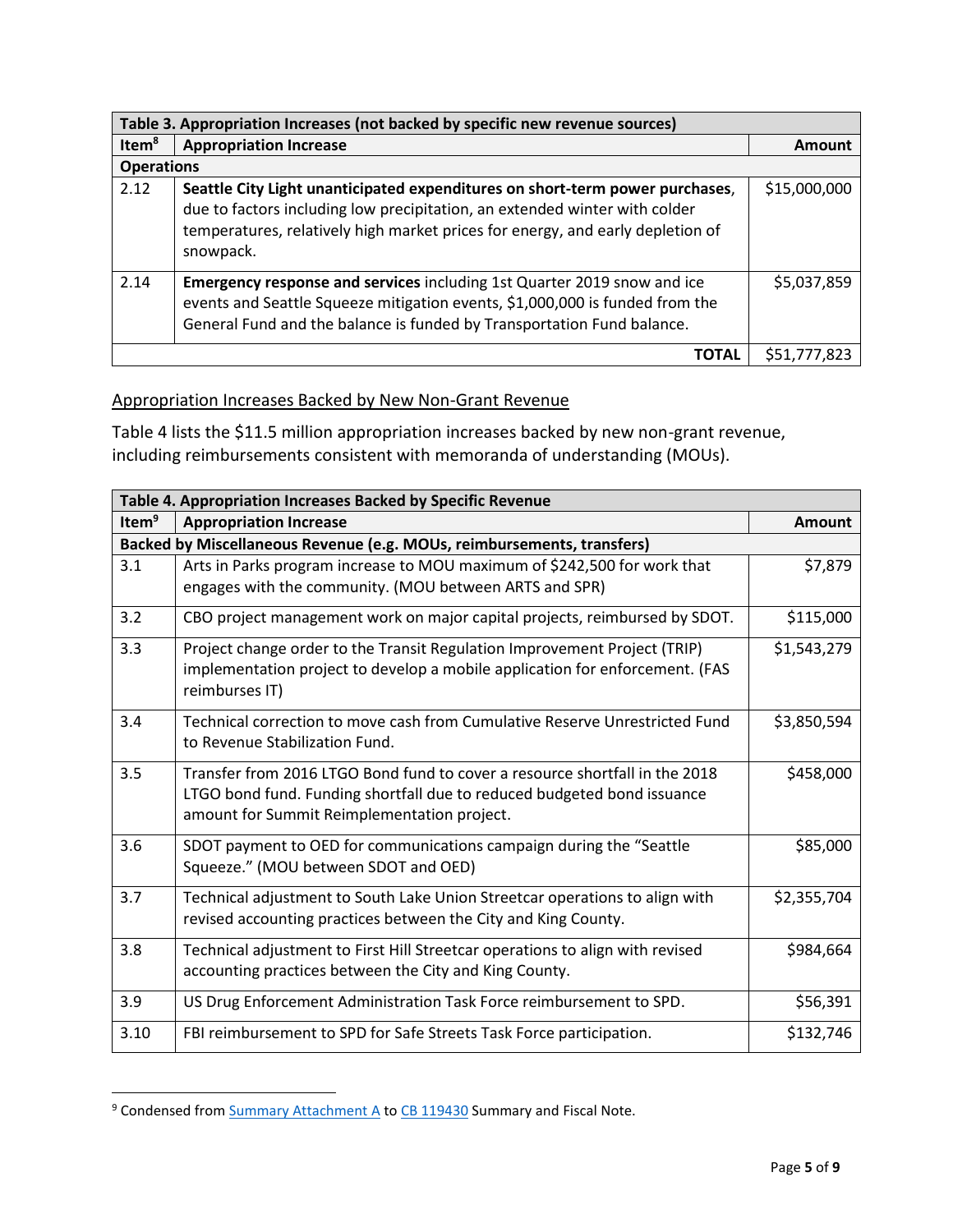| Table 4. Appropriation Increases Backed by Specific Revenue |                                                                                                                                                                                                                                                                                                                                                                              |               |  |
|-------------------------------------------------------------|------------------------------------------------------------------------------------------------------------------------------------------------------------------------------------------------------------------------------------------------------------------------------------------------------------------------------------------------------------------------------|---------------|--|
| Item <sup>9</sup>                                           | <b>Appropriation Increase</b>                                                                                                                                                                                                                                                                                                                                                | <b>Amount</b> |  |
|                                                             | Backed by Miscellaneous Revenue (e.g. MOUs, reimbursements, transfers)                                                                                                                                                                                                                                                                                                       |               |  |
| 3.11                                                        | FBI reimbursement to SPD for Puget Sound Joint Terrorism Task Force<br>participation.                                                                                                                                                                                                                                                                                        | \$28,083      |  |
| 3.12                                                        | US Department of Justice (DOJ) reimbursement to SPD for Pacific Northwest<br>Fugitive Apprehension Task Force participation.                                                                                                                                                                                                                                                 | \$50,042      |  |
| 3.13                                                        | FBI reimbursement to SPD for Pacific Northwest Innocence Lost Task Force<br>participation.                                                                                                                                                                                                                                                                                   | \$51,817      |  |
| 3.14                                                        | US Department of Justice reimbursement to SPD for ATF (Bureau of Alcohol,<br>Tobacco and Firearms) Puget Sound Regional Gun Task Force participation.                                                                                                                                                                                                                        | \$29,570      |  |
| 3.15                                                        | FBI reimbursement to SPD for Seattle Prosecutor Murder (SEPROM) Task Force<br>participation.                                                                                                                                                                                                                                                                                 | \$18,344      |  |
| 3.16                                                        | US Secret Service reimbursement to SPD for Electronic Crimes Task Force<br>participation.                                                                                                                                                                                                                                                                                    | \$51,558      |  |
| 3.17                                                        | Seattle Public Library backfill for paid parental leave and paid family care leave<br>expenses.                                                                                                                                                                                                                                                                              | \$124,500     |  |
| 3.18                                                        | SPD funding to DEEL for a loaned employee (February - September 2019).                                                                                                                                                                                                                                                                                                       | \$104,738     |  |
| 3.19                                                        | Reimbursement to SPD from the King County E-911 tax levy for equipment,<br>overtime and training needed for continued operation of E-911 call taking<br>systems.                                                                                                                                                                                                             | \$779,360     |  |
| 3.20                                                        | King County Sheriff's Office contracted compensation to SPD for Registered Sex<br>Offender and Kidnapping Offender Address Verification Program.                                                                                                                                                                                                                             | \$115,371     |  |
|                                                             | Backed by grant increases, award, performance period extension, insurance reimbursement                                                                                                                                                                                                                                                                                      |               |  |
| 4.1                                                         | Increased Early Childhood Education Assistance Program grant award to<br>Department of Education and Early Learning.                                                                                                                                                                                                                                                         | \$140,846     |  |
| 4.2                                                         | Vehicle Cost Recovery insurance reimbursement.                                                                                                                                                                                                                                                                                                                               | \$15,060      |  |
| 4.3                                                         | Innovation Fund Award from Healthier Here, a non-profit organization, to SFD<br>to pay for a research assistant with UW Medicine/Medic One, one FTE case<br>manager at Seattle Aging and Disability Services, purchase and set up of case<br>management software, and provide access to data and program analysis<br>support from King County Public Health and UW Medicine. | \$300,000     |  |
| 4.4                                                         | Alaska Way Viaduct Project reimbursement from WSDOT to SFD - performance<br>period extension.                                                                                                                                                                                                                                                                                | \$107,138     |  |
|                                                             | <b>TOTAL</b>                                                                                                                                                                                                                                                                                                                                                                 | \$11,505,684  |  |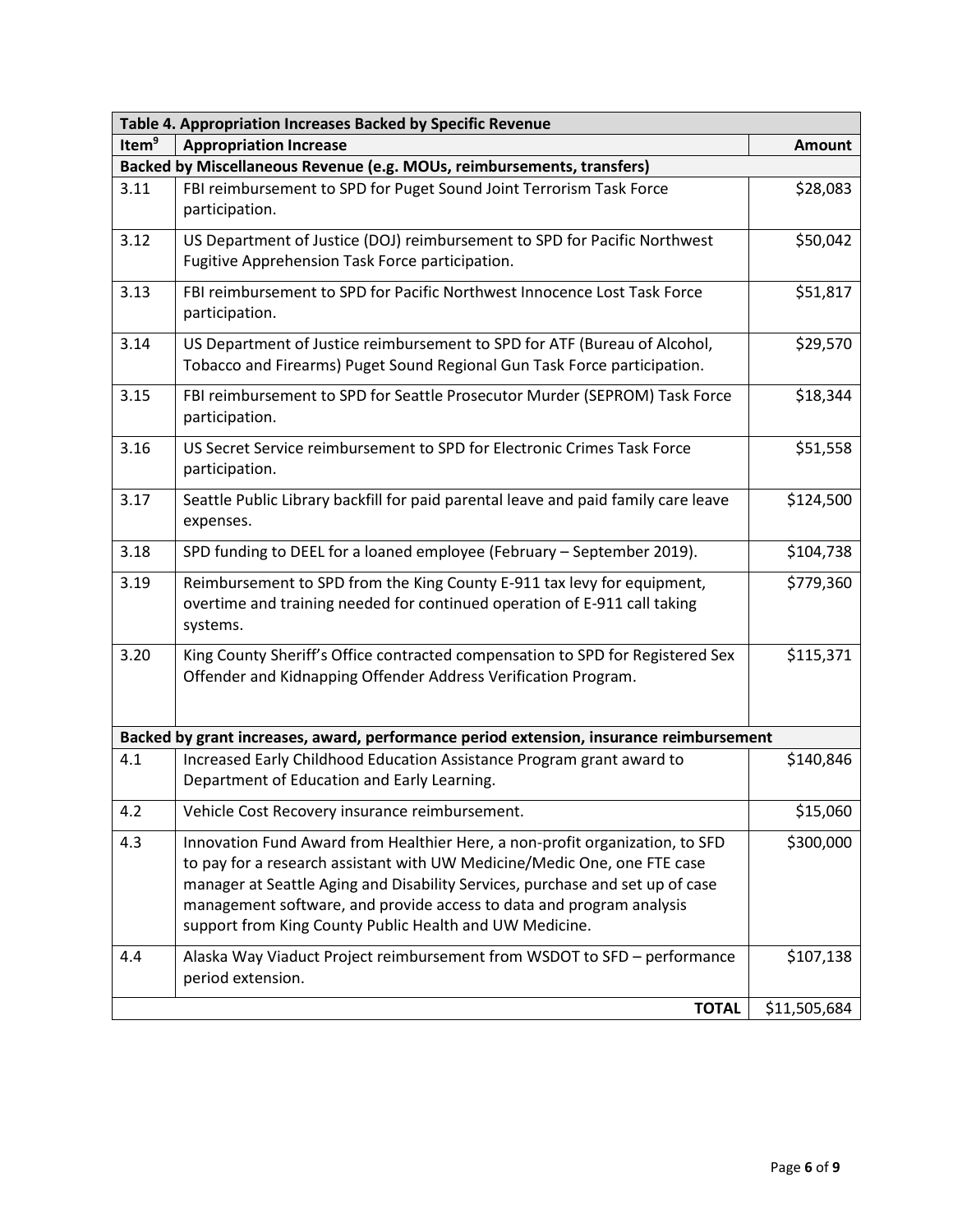# Capital Appropriations

The net capital appropriations increase in the fourth quarter supplemental is approximately \$31.1 million. In addition to providing appropriations for the previously described grant-funded projects, the ordinance transfers funds from operating to capital for three City Light projects (see items 9.4, 9.5 and 9.6 in Table 4 below) and creates three new CIP projects:

### New CIP Projects

 $\overline{a}$ 

- **Seattle City Light Skagit-Facilities Energy Conservation Program** (MC-CL-XS6515) \$7,384,000. Structural improvements to residential and commercial facilities at Skagit, to conserve energy year-round.
- **Seattle City Light Transportation Electrification Project** (MC-CL-XF9239) \$2,000,000. Electrification infrastructure for electric vehicles (including fleets, delivery and freight), and ferry and port systems throughout Seattle City Light's service territory and properties.
- **Battery Street Portal Park Development** (MC-PR-21015) \$625,000. Planning and conceptual design for development of a new 1.3-acre park.

| Table 5. Capital Appropriations over \$500,000 |                                                                                                                                                                                                                                         |             |  |
|------------------------------------------------|-----------------------------------------------------------------------------------------------------------------------------------------------------------------------------------------------------------------------------------------|-------------|--|
| <b>Item</b>                                    | <b>Appropriations</b>                                                                                                                                                                                                                   | Amount      |  |
|                                                | Capital Appropriation and Project Allocation Increases over \$500,000                                                                                                                                                                   |             |  |
| 9.1                                            | Department of Finance and Administrative Services (FAS) customer-<br>requested tenant improvement work in FAS-owned facilities in 2019.<br>(reimbursed by clients)                                                                      | \$8,500,000 |  |
| 9.2                                            | Department of Finance and Administrative Services (FAS) customer-<br>requested tenant improvement work in non-City owned facilities in 2019.<br>(reimbursed by clients)                                                                 | \$5,000,000 |  |
| 9.3                                            | SCL Medium service connection costs for new customers. (reimbursed by<br>customers)                                                                                                                                                     | \$2,000,000 |  |
| 9.4                                            | SCL Document Management System Tracking and Reporting System<br>additional scope elements and extension. (transfer of operating resources<br>to capital $)^{10}$                                                                        | \$1,052,000 |  |
| 9.5                                            | Seattle City Light Transportation Electrification Project. (transfer of<br>operating resources to capital) <sup>11</sup>                                                                                                                | \$2,000,000 |  |
| 9.6                                            | SCL higher than expected costs for utility-wide conservation projects such<br>as installing programmable thermostats and upgrades to lighting at<br>numerous SCL facilities. (transfer of operating resources to capital) <sup>12</sup> | \$1,208,000 |  |

Table 5 below lists capital appropriations over \$500,000 included in the proposed ordinance.

 $10$  See item 1.1 in CB 119720 for reduced operating appropriation transferred to item 9.4

 $11$  See item 1.2 in CB 119720 for reduced operating appropriation transferred to item 9.5

<sup>&</sup>lt;sup>12</sup> See item 1.3 in CB 119720 for reduced operating appropriation transferred to item 9.6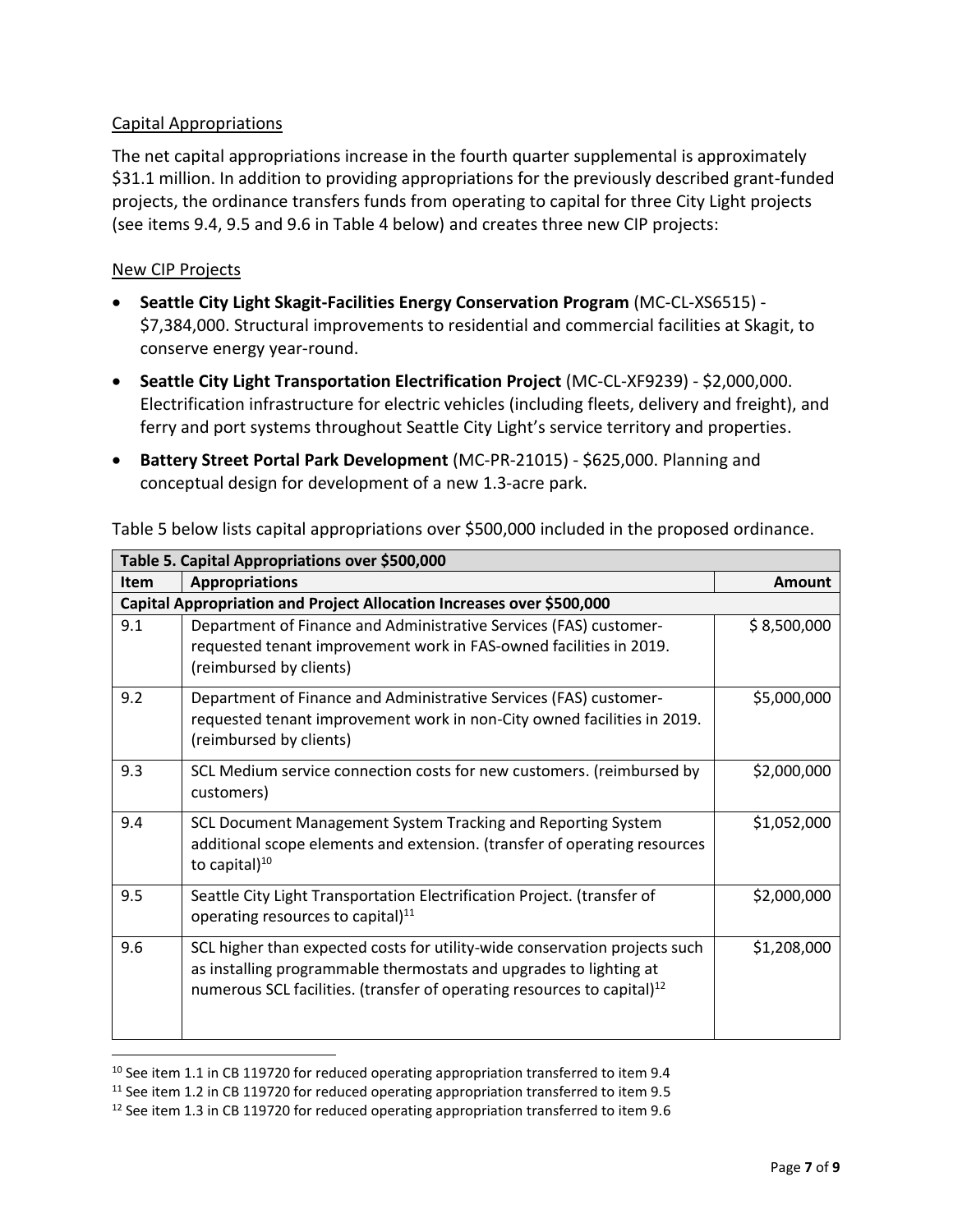| Table 5. Capital Appropriations over \$500,000 |                                                                                                                                                                                                                                                                                                    |               |  |
|------------------------------------------------|----------------------------------------------------------------------------------------------------------------------------------------------------------------------------------------------------------------------------------------------------------------------------------------------------|---------------|--|
| <b>Item</b>                                    | <b>Appropriations</b>                                                                                                                                                                                                                                                                              | <b>Amount</b> |  |
|                                                | Capital Appropriation and Project Allocation Increases over \$500,000                                                                                                                                                                                                                              |               |  |
| 9.8                                            | Thomas Street Greenway funding for 100% design. (funded by Landscape<br>Conservation and Local Infrastructure Program - "LCLIP")                                                                                                                                                                   | \$1,100,000   |  |
| 9.10                                           | Replacement of the Law Department's Criminal Case Management<br>System. (funded through a one-time transfer from LAW)                                                                                                                                                                              | \$650,000     |  |
| 9.11                                           | Urban Triangle Park development. (payment received from developer)                                                                                                                                                                                                                                 | \$1,070,000   |  |
| 9.12                                           | Neighborhood Parks & Playgrounds projects as Marra-Desimone Park,<br>Victor Steinbrueck Park, Emma Schmitz Seawall, and the comfort station<br>at Gas Works Park. (funded through excess interest earnings in the 2008<br>Parks Levy Fund)                                                         | \$1,569,000   |  |
| 9.13                                           | Play Area Renovations. A new CIP project page will be created in the 2 <sup>nd</sup><br>Quarter Supplemental for the Eli's/Burke Gilman Park Renovation Project,<br>for which the executive intends to use \$250,000 of this appropriation.<br>(supported by the 2013 King County parks Levy Fund) | \$600,000     |  |
| 9.15                                           | SR 520 Mitigation Appropriation remaining projects, including<br>Arboretum Waterfront Trail. (supported by excess interest earnings in<br>the Park Mitigation & Remediation Fund)                                                                                                                  | \$794,000     |  |
|                                                | Capital Appropriation and Project Allocation Increases over \$500,000 - Revenue Backed                                                                                                                                                                                                             |               |  |
| 10.1                                           | Burke Gilman Trail Extension, storm drain repairs and installation of<br>trolley poles and foundations. (to be reimbursed by King County and SPU)                                                                                                                                                  | \$1,151,393   |  |
| 10.2                                           | 23rd Avenue Corridor work requested by SCL to address an existing<br>overflow issue. (SCL to reimburse SDOT)                                                                                                                                                                                       | \$618,984     |  |
| 10.3                                           | 12 <sup>th</sup> Avenue NE Sidewalk reimbursement from SPU to SDOT.                                                                                                                                                                                                                                | \$613,274     |  |
| 10.4                                           | Heavy Haul Network Program - East Marginal Way, phase 1 and 2 design<br>and drainage capital improvements. (previously accepted FHWA grant<br>and MOU between SPU and SDOT)                                                                                                                        | \$1,457,249   |  |
| 10.7                                           | Lowman Beach Park Beach Restoration and shoreline restoration<br>feasibility study at Scheuerman Creek in Discovery Park funding from the<br>King County Flood Control District to SPR. (Park and Recreation Fund)                                                                                 | \$525,000     |  |
| 10.8                                           | Green Lake Small Crafts Center capacity expansion grant from the<br>Washington State Recreation and Conservation Office to SPR. (Park and<br><b>Recreation Fund)</b>                                                                                                                               | \$520,000     |  |

# Net Zero Transfers within the Same Fund

CB 119270 would authorize 11 net zero transfers of expenditure authority within Seattle City Light's Light Fund; one net zero transfer within the Seattle Department of Transportation's Transportation Fund; and one net zero transfer within the Parks and Recreation Fund.